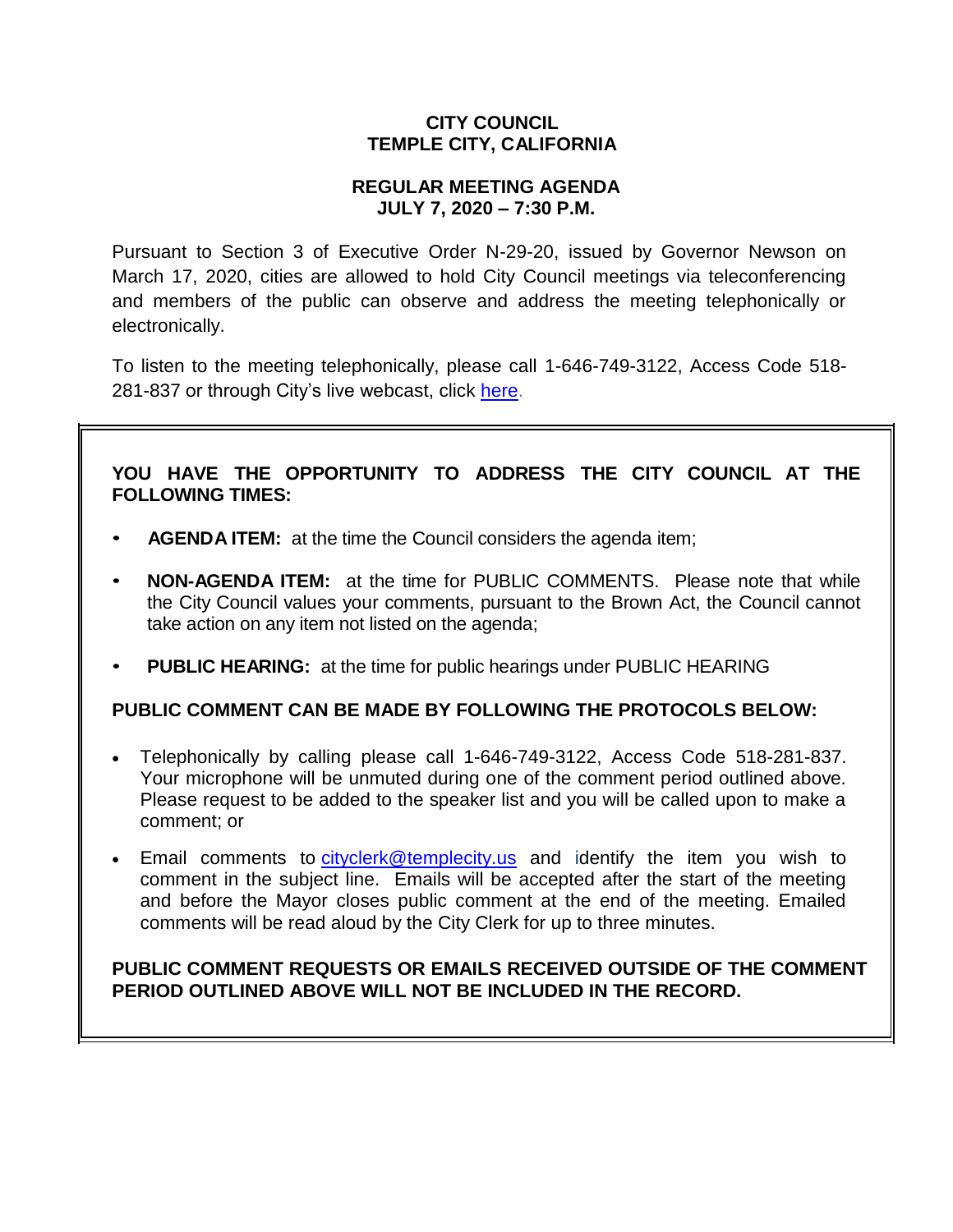- **1. CALL TO ORDER**  Mayor Chavez
- **2. ROLL CALL**  Councilmember Man, Sternquist, Vizcarra, Yu, Chavez

#### **3. INVOCATION**

#### **4. PLEDGE OF ALLEGIANCE**

## **5. CEREMONIAL MATTERS – PRESENTATIONS**

A. PARKS AND RECREATION MONTH PROCLAMATION

#### **6. PUBLIC COMMENTS ON ITEMS NOT LISTED ON THE AGENDA**

The City Council will now hear public comments regarding items **not listed** on the agenda. The procedure to address the City Council is highlighted on the first page of this agenda. This section is limited to 30 minutes total.

#### **7. CONSENT CALENDAR**

All Consent Calendar items may be approved in a single motion as recommended unless removed for further discussion. If members of the City Council or persons in the audience wish to discuss any matters listed on the Consent Calendar, please address them at this time.

Recommendation: Approve Items A through H per recommendations.

A. APPROVAL OF MINUTES

The City Council is requested to review and approve:

- 1. Minutes of the Special [City Council Meeting of June 9, 2020;](https://ca-templecity.civicplus.com/DocumentCenter/View/14692/03-7A1---CCM---2020-06-09_Budget-Study-Session)
- 2. [Minutes of the Special City Council Meeting of June 16, 2020;](https://ca-templecity.civicplus.com/DocumentCenter/View/14693/04-7A2---CCM---2020-06-16_Special-Meeting-Anticipated-Litigation) and
- 3. [Minutes of the Regular City Council Meeting of June 16, 2020.](https://ca-templecity.civicplus.com/DocumentCenter/View/14694/05-7A3---CCM---2020-06-16)

Recommendation: Approve.

#### B. [PLANNING COMMISSION MEETING ACTIONS](https://ca-templecity.civicplus.com/DocumentCenter/View/14690/7B---PC-Actions---from-2020-6-9)

The City Council is requested to receive and file actions of the Regular Planning Commission Meeting of June 9, 2020.

Recommendation: Receive and file update.

#### C. [PARKS AND RECREATION MEETING ACTIONS](https://ca-templecity.civicplus.com/DocumentCenter/View/14691/7C---PRC-Regular-Meeting-Actions-2020-06-17)

The City Council is requested to receive and file actions of the Regular Parks and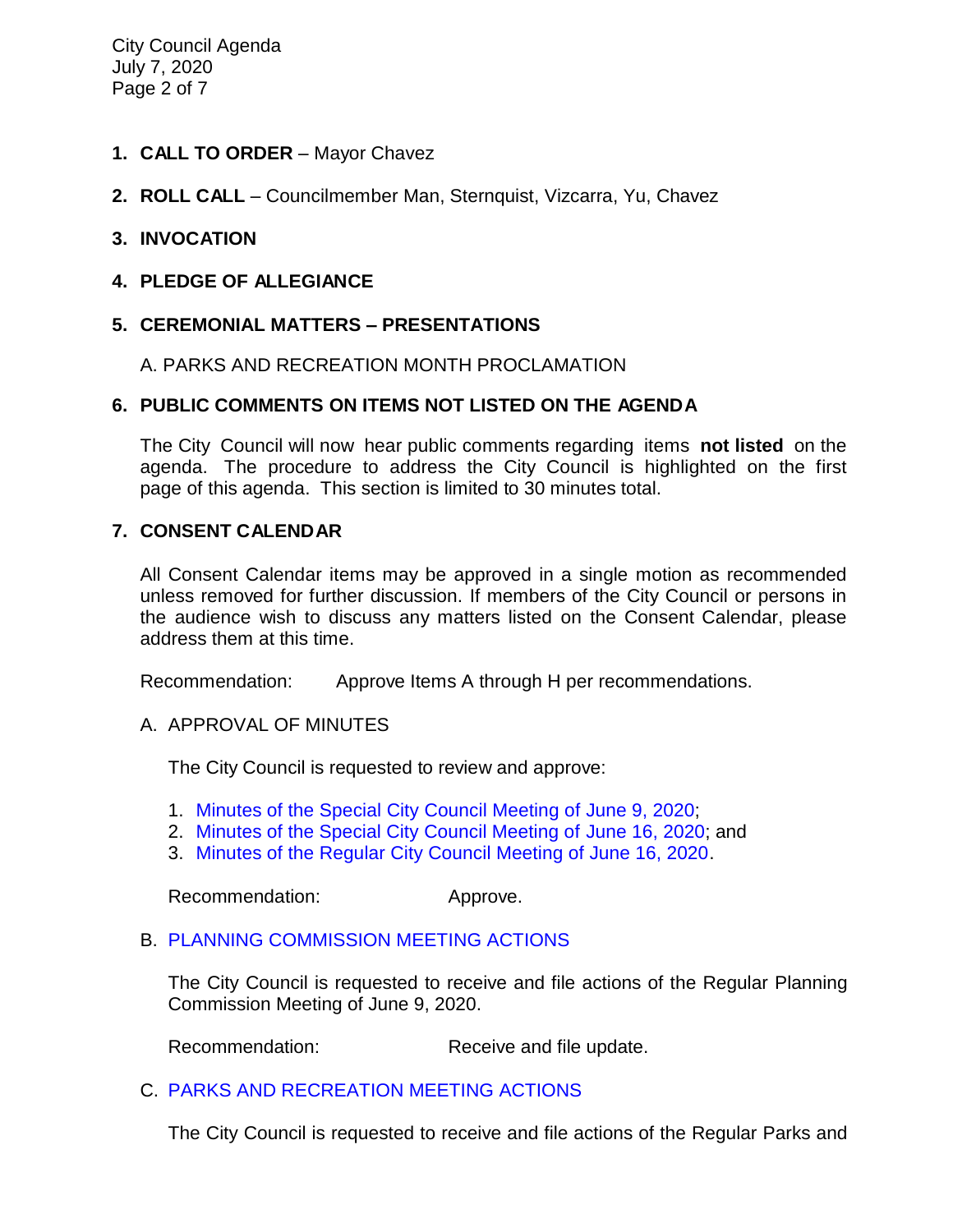Recreation Commission Meeting of June 17, 2020.

Recommendation: Receive and file update.

D. [MID-CENTURY GENERAL PLAN ANNUAL PROGRESS REPORT FOR 2019](https://ca-templecity.civicplus.com/DocumentCenter/View/14714/08-7D---Mid-Century-General-Plan-Annual-Progress-Report)

The City Council is requested to review and approve the 2019 General Plan Annual Progress Report.

Recommendation:

- 1. Receive the 2019 General Plan Annual Progress Report;
- 2. Approve the report; and
- 3. Direct staff to file the report with the Office of Planning and Research and the Department of Housing and Community Development.

# E. [CITY-BASED HOMELESS PLAN](https://ca-templecity.civicplus.com/DocumentCenter/View/14695/09-7E---Homeless-Plan_Staff-Report_finaldraft_w-attachments-A-B)

The City Council is requested to receive and file the informational item on an upcoming initiative to develop a city-based homeless plan.

Recommendation: Receive and file the informational item on an initiative to develop a city-based homeless plan.

## F. [COVID-19 ECONOMIC RECOVERY PLAN](https://ca-templecity.civicplus.com/DocumentCenter/View/14698/13-9A---Economic-Recovery-Plan_Staff-Report-w_-attachments_final)

The City Council is requested to review and approve the COVID-19 economic recovery plan.

Recommendation: City Council is requested to approve a COVID-19 economic recovery plan.

## G. [PETTY CASH AND VISA CARD REPORT](https://ca-templecity.civicplus.com/DocumentCenter/View/14724/7G-Petty-Cash--Visa-Card-Report-7-7-20)

The City Council is requested to receive and file the Petty Cash and Visa Card Report.

Recommendation: Receive and file.

## H. [ADOPTION OF RESOLUTION NO. 20-5483](https://ca-templecity.civicplus.com/DocumentCenter/View/14706/11-7G---Warrant_Reso-No-20-5483_FY-2019-20-w-attachment) APPROVING PAYMENT OF BILLS [FOR FISCAL YEAR 2019-20](https://ca-templecity.civicplus.com/DocumentCenter/View/14706/11-7G---Warrant_Reso-No-20-5483_FY-2019-20-w-attachment)

The City Council is requested to adopt Resolution No. 20-5483 authorizing the payment of bills.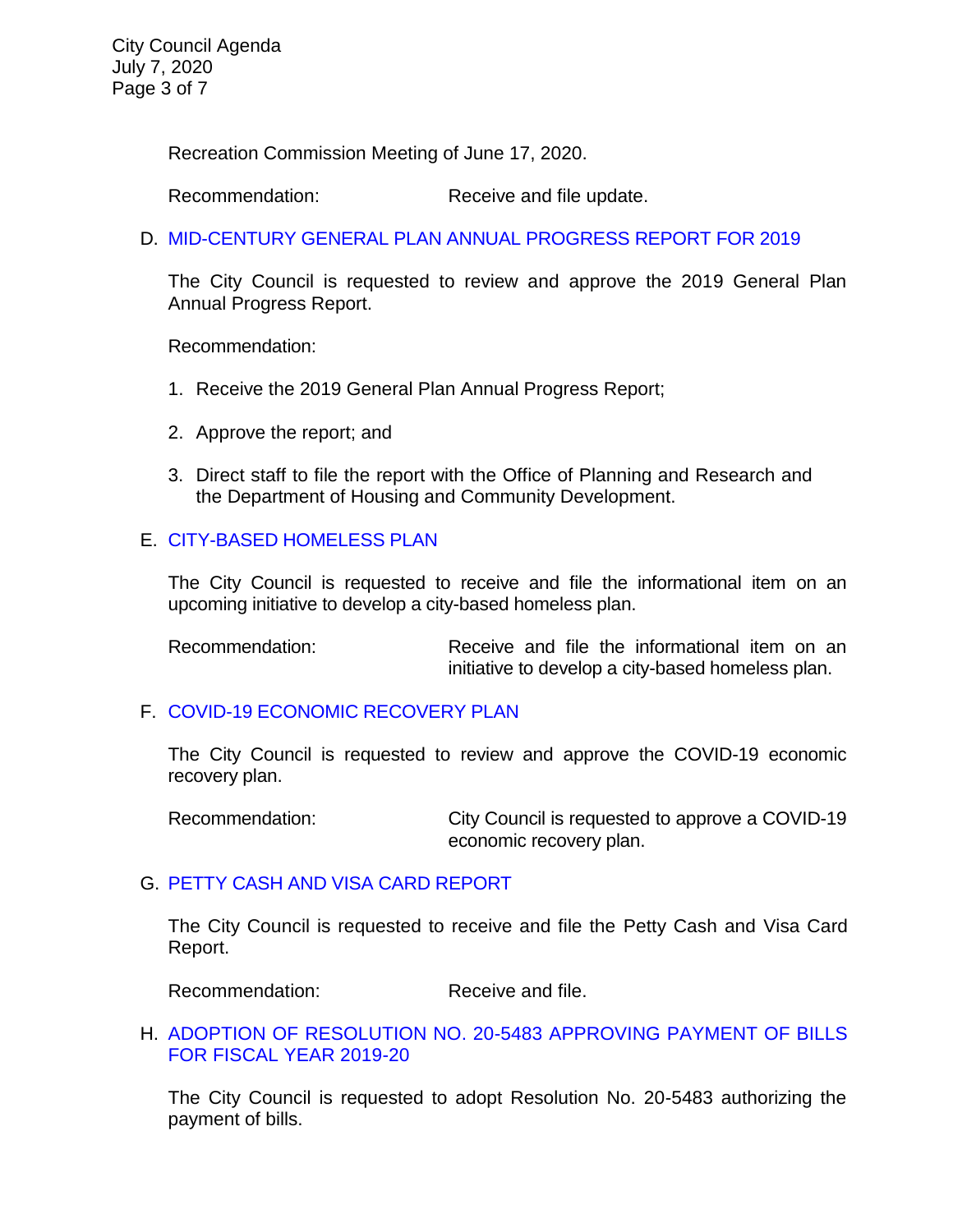City Council Agenda July 7, 2020 Page 4 of 7

Recommendation: Adopt Resolution No. 20-54838.

#### **8. PUBLIC HEARING**

A. [CONTINUATION OF THE INTRODUCTION AND FIRST READING OF](https://ca-templecity.civicplus.com/DocumentCenter/View/14705/12-8A---Staff-Report----ZTA-ADUsJADUs-Ordinance_Continue-)  [ORDINANCE NO. 20-1043 AMENDING TITLE 9 \(ZONING REGULATIONS\),](https://ca-templecity.civicplus.com/DocumentCenter/View/14705/12-8A---Staff-Report----ZTA-ADUsJADUs-Ordinance_Continue-)  [CHAPTER 1 \(ZONING CODE\), ARTICLE T \(SPECIAL USES\) OF THE TEMPLE](https://ca-templecity.civicplus.com/DocumentCenter/View/14705/12-8A---Staff-Report----ZTA-ADUsJADUs-Ordinance_Continue-)  [CITY MUNICIPAL CODE \(TCMC\) FOR ACCESSORY DWELLING UNITS](https://ca-templecity.civicplus.com/DocumentCenter/View/14705/12-8A---Staff-Report----ZTA-ADUsJADUs-Ordinance_Continue-)  [\(ADUS\) AND JUNIOR ACCESSORY DWELLING UNITS \(JADUS\)](https://ca-templecity.civicplus.com/DocumentCenter/View/14705/12-8A---Staff-Report----ZTA-ADUsJADUs-Ordinance_Continue-)

The proposed ordinance includes two changes to the previously adopted urgency ordinance to improve fire safety and some objective designs standards that will reduce the likelihood of further subdividing ADUs.

Presentation: **Interim Community Development Director and** Associate Planner

Recommendation:

- 1. Open Public Hearing; and
- 2. Continue the item to a date uncertain.

#### **9. UNFINISHED BUSINESS** – None

#### **10. NEW BUSINESS**

# A. [ADOPTION OF URGENCY ORDINANCE 20-1044U PROVIDING FOR AN](https://ca-templecity.civicplus.com/DocumentCenter/View/14696/14-10A---Planning-Entitlement---Urgency-Ordinance---Staff-Report_Fianl-w-attachment-A)  [ADDITIONAL ONE-YEAR EXTENSION FOR PLANNING ENTITLEMENTS](https://ca-templecity.civicplus.com/DocumentCenter/View/14696/14-10A---Planning-Entitlement---Urgency-Ordinance---Staff-Report_Fianl-w-attachment-A)

The proposed urgency ordinance is in response to economic uncertainty caused by the COVID-19 pandemic. The ordinance would allow the City to extend the life of a planning entitlement for an additional one year.

| Presentation:   | City Manager and Economic Development<br>Manager/Asst. to the City Manager                                                                                                                                                           |
|-----------------|--------------------------------------------------------------------------------------------------------------------------------------------------------------------------------------------------------------------------------------|
| Recommendation: | Introduce for first reading by title only and waive<br>further reading of Ordinance 20-1044U<br>providing for an additional one-year extension<br>of planning entitlements provided for in Section<br>9-1C-5.H.6 of the Zoning Code. |

#### B. [CONSIDERATION TO RECOMMENCE ENFORCEMENT OF STREET](https://ca-templecity.civicplus.com/DocumentCenter/View/14697/15-10B---Recommence-Enforcement-of-Street-Sweeping-and-Overnight-Parking-Restrictions_Staff-Report)  [SWEEPING AND OVERNIGHT PARKING RESTRICTIONS](https://ca-templecity.civicplus.com/DocumentCenter/View/14697/15-10B---Recommence-Enforcement-of-Street-Sweeping-and-Overnight-Parking-Restrictions_Staff-Report)

On March 17, 2020, enforcement of street sweeping and overnight parking restrictions were suspended due to COVID-19. In order to comply with the U.S.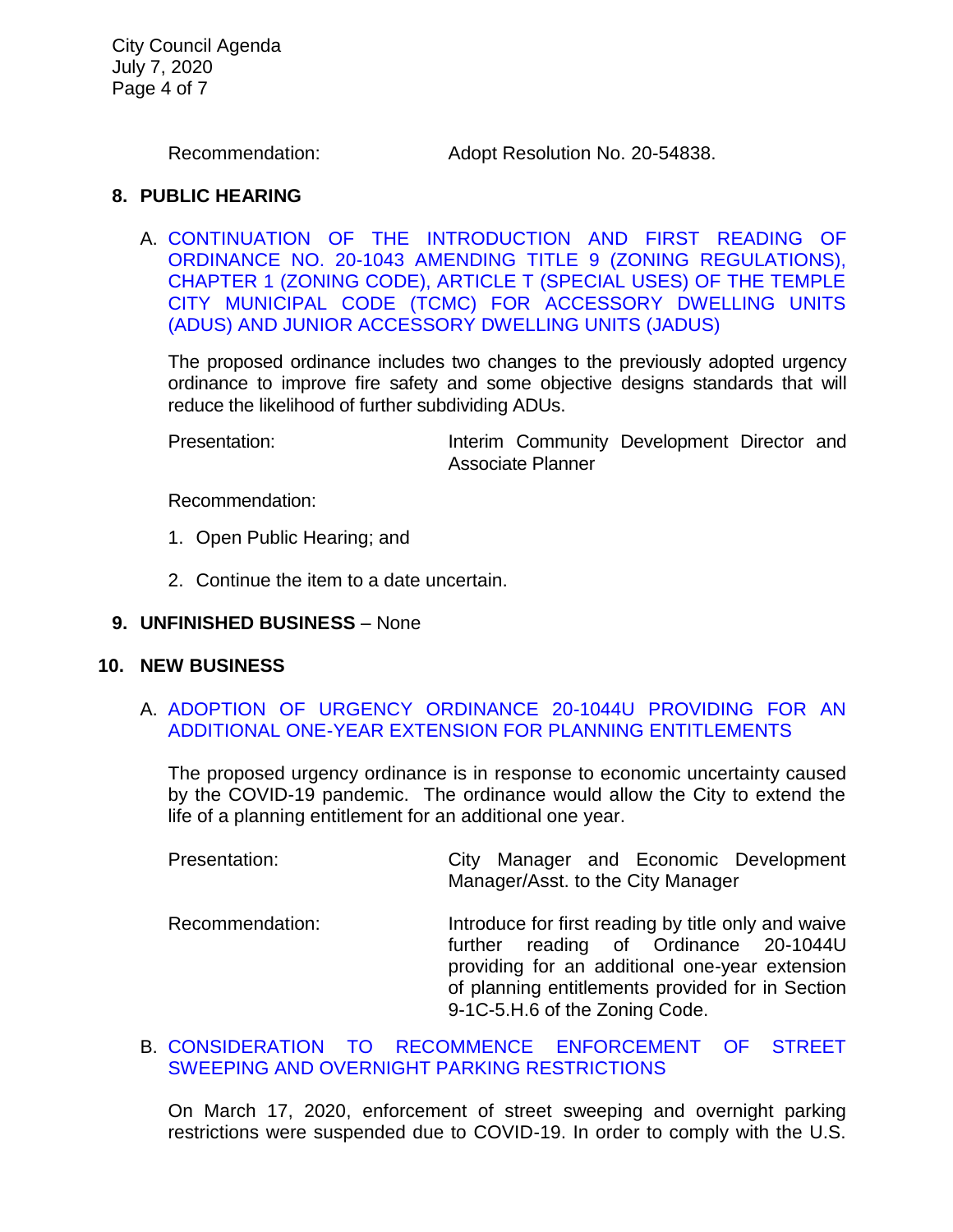Clean Water Act Total Maximum Daily Loads, City Council is asked to consider approving staff's recommended schedule of recommencing the enforcement of street sweeping and overnight parking restrictions

Presentation: City Manager and Public Safety Supervisor

Recommendation: Consider recommencement of enforcement of street sweeping and overnight parking restrictions.

C. DISCUSSION [OF OPTIONS FOR ORDINANCE NO. 20-1045U, AN](https://ca-templecity.civicplus.com/DocumentCenter/View/14723/10C-Eviction-Moratorium-July-staff-report) URGENCY [ORDINANCE OF THE](https://ca-templecity.civicplus.com/DocumentCenter/View/14723/10C-Eviction-Moratorium-July-staff-report) CITY COUNCIL OF THE CITY OF TEMPLE CITY TEMPORARILY PROHIBITING [EVICTIONS OF RESIDENTIAL AND](https://ca-templecity.civicplus.com/DocumentCenter/View/14723/10C-Eviction-Moratorium-July-staff-report)  [COMMERCIAL TENANTS ARISING OUT OF FINANCIAL IMPACTS OF THE](https://ca-templecity.civicplus.com/DocumentCenter/View/14723/10C-Eviction-Moratorium-July-staff-report)  [COVID-19 PANDEMIC](https://ca-templecity.civicplus.com/DocumentCenter/View/14723/10C-Eviction-Moratorium-July-staff-report)

In light of the County's change to its moratorium, many cities that adopted their own urgency ordinances in March or early April have revisited them to consider their own modifications. The City Council is requested to adopt the proposed urgency ordinance or give direction to staff regarding alternate actions related to the moratorium.

Presentation: City Manager and City Attorney

Recommendation:

- 1. Adopt by a 4/5 majority Urgency Ordinance No. 20-1045U, clarifying and extending the City's Moratorium on evictions of residential and commercial tenants; or
- 2. Give direction regarding alternate actions related to the moratorium.

# **11. UPDATE FROM CITY MANAGER**

## **12. UPDATE FROM CITY ATTORNEY**

# **13. COUNCIL REPORTS REGARDING AD HOC OR STANDING COMMITTEE MEETINGS**

- A. SCHOOL DISTRICT/CITY STANDING COMMITTEE (Councilmember Man and Mayor Chavez) – Formed 1/3/2012
- B. LAS TUNAS DOWNTOWN REVITALIZATION STANDING COMMITTEE (Mayor Chavez and Mayor Pro Tem Yu) – Formed 2/18/2014
- C. FUTURE DEVELOPMENT OF CITY PROPERTIES STANDING COMMITTEE (Mayor Pro Tem Yu and Councilmember Man) – Formed 2/18/2014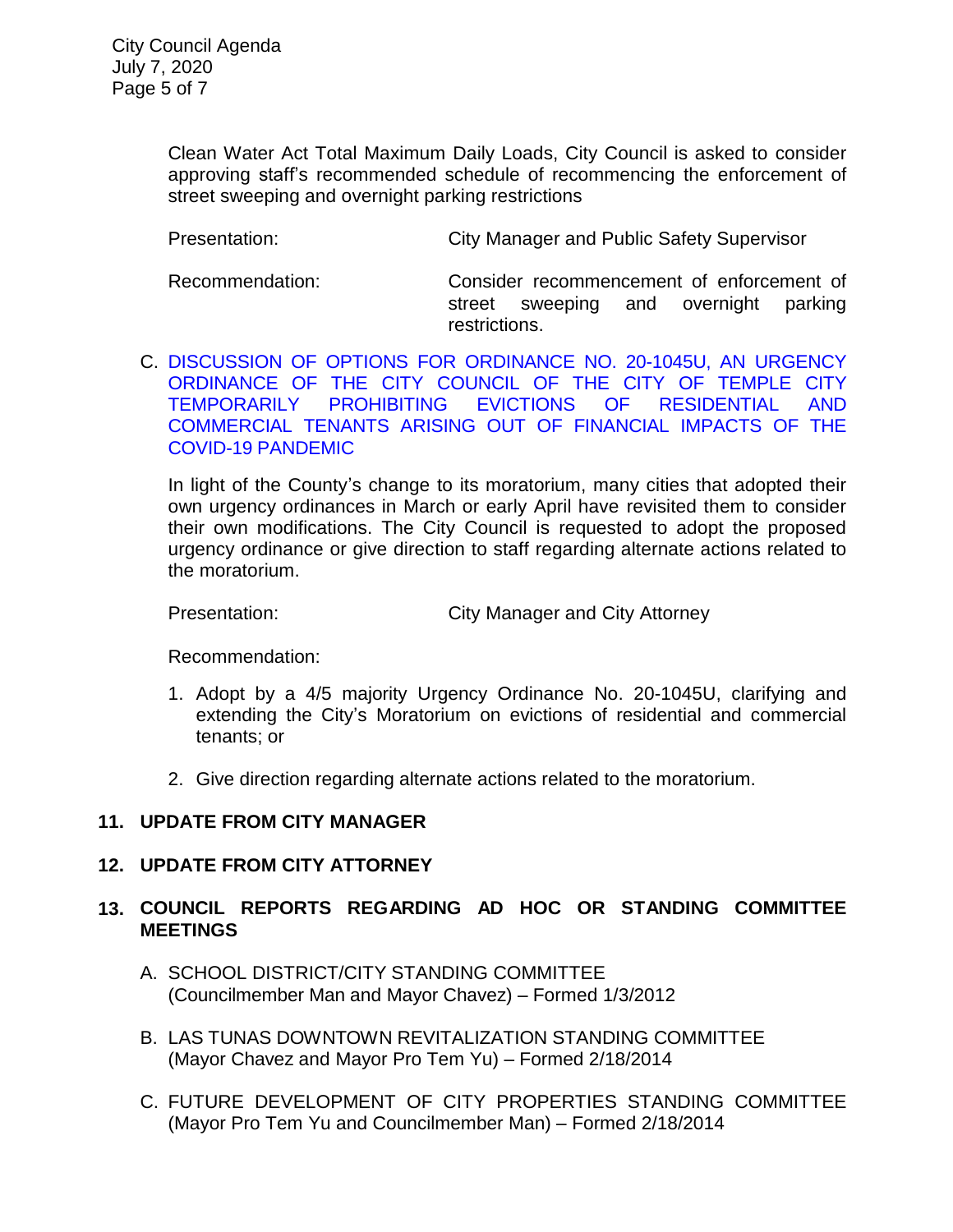City Council Agenda July 7, 2020 Page 6 of 7

- D. AUDIT STANDING COMMITTEE (Mayor Chavez and Mayor Pro Tem Yu) – Formed 7/15/2014
- E. FACILITIES, PUBLIC WORKS, AND INFRASTRUCTURE STANDING **COMMITTEE** (Mayor Pro Tem Yu and Councilmember Man) – Formed 4/4/2017
- F. PRIMROSE PARK ART ELEMENT AD HOC (Councilmember Vizcarra and Mayor Pro Tem Yu) – Formed 5/19/20

## **14. COUNCIL ITEMS SEPARATE FROM THE CITY MANAGER'S REGULAR AGENDA**

- A. COUNCILMEMBER VIZCARRA
- B. COUNCILMEMBER MAN
- C. COUNCILMEMBER STERNQUIST
- D. MAYOR PRO TEM YU
- E. MAYOR CHAVEZ

# **15. ADDITIONAL PUBLIC COMMENTS ON ITEMS NOT LISTED ON THE AGENDA**

The City Council will now hear additional public comments regarding items not listed on the agenda. The procedure to address the City Council is highlighted on the first page of this agenda.

## **16. ADJOURNMENT**

CITY COUNCIL 7:30 P.M. July 21, 2020 PLANNING COMMISSION 7:30 P.M. TBD PARKS & RECREATION COMMISSION 7:30 P.M. TBD TRANSPORTATION AND PUBLIC SAFETY 7:30 P.M. TBD **COMMISSION** 

Notice: Staff reports or other written documentation relating to each item of business of this Agenda are available for viewing on the City's website at [www.templecity.us](http://www.templecity.us/) and are on file in the Office of the City Clerk located at City Hall, 9701 Las Tunas Drive, Temple City, California, and available for review during regular office hours. Written documentation submitted to the City Council after distribution of the agenda packet can be obtained at the City Clerk's Office during regular office hours.